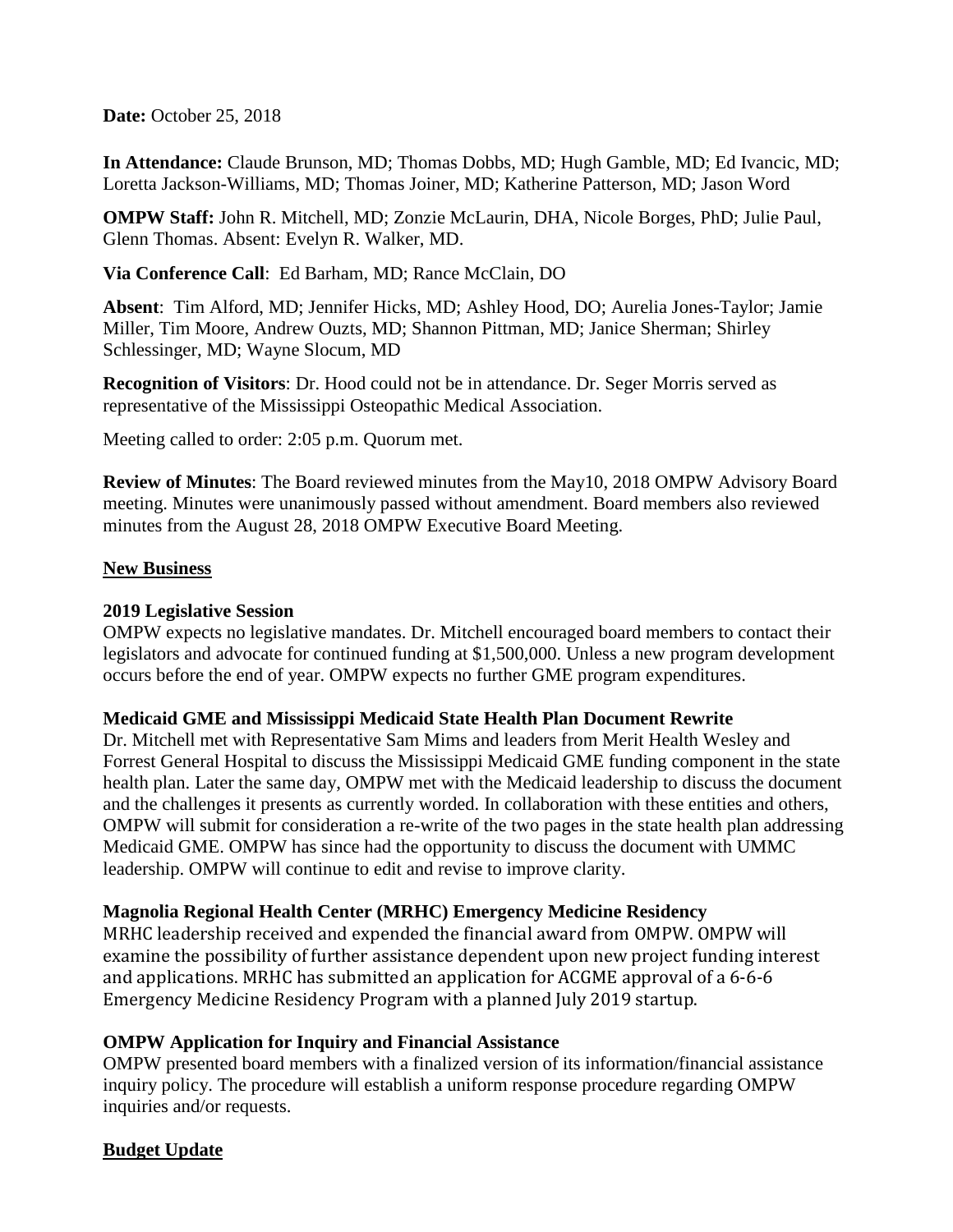A summary of GME project requests, first presented at the May 2018 Spring Advisory Meeting, was distributed to board members for review. OMPW was awarded \$1.425 million in legislative funding for the current fiscal year, however, project funding is not limited to a 12-year timeline. As a result, OMPW will have residual funds remaining from the last fiscal year and will forward the surplus (\$1,134,678) to next year's budget.

# **Project Updates**

# **Mississippi Medical Education and Research Consortium (MSMERC)**

Dr. Mitchell presented Board members with an overview of MSMERC phases of development and informational items:

### **Informational Items:**

Dr. Walker completed and submitted the ACGME Sponsoring Institution application and will be notified of approval status in mid-January. Residency start-up date is targeted for July 1, 2020.

OMPW has contracted with the consulting firm, Partners in Medical Education, to assist with the February 2019 ACGME Program application. In the meantime, OMPW will work toward developing the residency's clinical infrastructure. King's Daughters Medical Center, if applicable, may be retrofitted to serve as the family medicine center clinic.

Drs. Mitchell and Walker will meet with Delta Regional Medical Center leadership on November 12<sup>th</sup> to review potential facilities and meet with local medical staff and community leaders.

At present, Greenwood LeFlore Hospital will remain in discussion as a potential participating MSMERC partner. Both South Sunflower County Hospital and The Community Health Center Association of Mississippi (formerly Mississippi Primary Health Care Association) will play critical roles in the development of the consortium.

Dr. Walker has joined UMMC's Department of Family Medicine and will work part-time as Assistant Professor at the Lakeland and Flowood clinics. This appointment will also add to her development and qualifications as MSMERC Program Director/Designated Institutional Official.

### **Graduate Medical Education (GME) Programs**

### **Baptist Memorial Hospital - DeSoto**

The hospital has not yet identified a family medicine program director.

### **Baptist Memorial Hospital - North Mississippi**

The identified internal medicine program director withdrew her application. The program is currently seeking applicants. Dr. Mitchell requested referrals and/or suggestions from the Board.

### **Baptist Memorial Hospital - Golden Triangle**

Interest in a psychiatry residency program remains strong, however, the hospital has not yet identified a program director.

# **EC-Healthnet**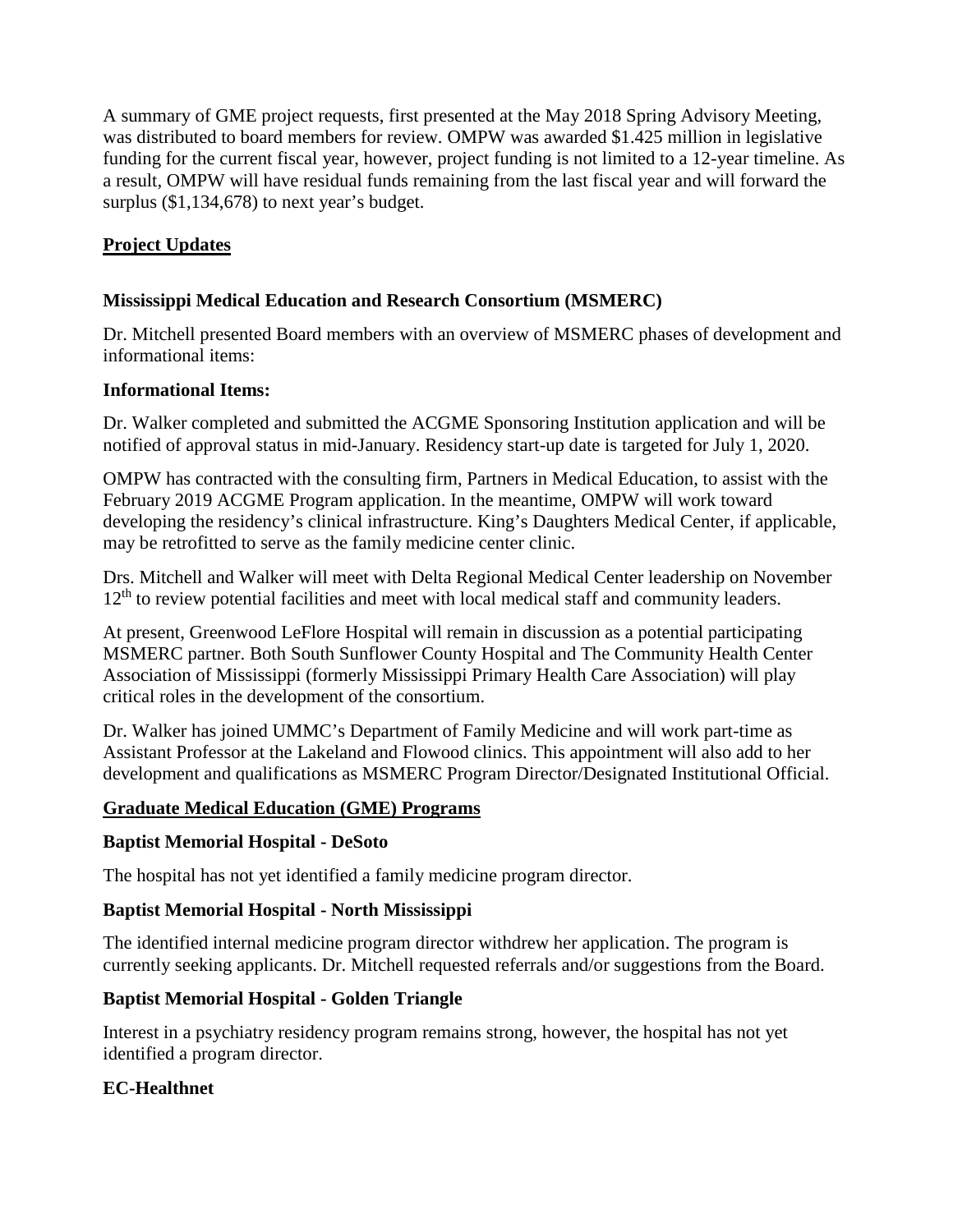Dr. Sarah Grabmiller is the new EC- Healthnet Program Director. Dr. Grabmiller was accepted to the Association of Family Medicine Residency Directors (AFMRD) National Institute for Program Director Development Program (NIPPD). Dr. Lee Valentine will remain as faculty.

### **Merit Health Wesley Internal Medicine Program - Preliminary ACGME Accreditation Approval for 10-10-10 Program**

Merit Health Wesley Internal Medicine Program has received preliminary ACGME approval to transition from a 6-6-6 osteopathic program to a 10-10-10 allopathic program. Merit's has applied for ACGME accreditation for its osteopathic Transitional Year Residency Program and is awaiting approval. Merit leadership received and expended the financial award from OMPW to update their GME-dedicated area.

#### **Southwest Mississippi Regional Medical Center and Merit Health Wesley- Biloxi**

Dr. Mitchell will continue to meet with hospital representatives. GME interest and need remains strong.

### **Old Business**

### **Mississippi Statewide Medical Educator Development (MS MED) Certificated Program Update**

MS MED placed an advertisement in the Mississippi State Medical Association (MSMA) agenda that was distributed recently to attendees of the Celebration of the 150th meeting of the House of Delegates. Another MS MED advertisement will be placed in the November/December MSMA Journal which will recap the celebration presentations. The advertisement will highlight MS MED's curriculum and venues which include: a yearlong certificate program, on-site medical educator development sessions for faculty and health care professionals at local, regional, and state-level professional meetings and conferences, and customized on-site education sessions for residents, faculty, and other educators. The revised curriculum will be spearheaded by OMPW staff members Nicole Borges and Zonzie McLaurin and William Carey University College of Osteopathic Medicine faculty Makayla Merritt and Lisa McClain. The program is also available to non-faculty physicians and can be tailored to individual learning groups. Dr. Borges will investigate the cost and benefits of CME accreditation. OMPW will work toward creating MSMED workshop opportunities at Mississippi State Medical Association and Mississippi Academy of Family Physicians programming and summer meetings.

### **Accreditation Council for Graduate Medical Education (ACGME) Visit**

In August, OMPW hosted members of an ACGME task force that focuses on medically underserved rural populations and physician needs. Through small group discussions, the task force met with physicians, residents, hospital presidents, state legislators, former hospital CEOs, graduate medical education directors, and UMMC and William Carey leaders who offered suggestions and strategies for solving the physician/Graduate Medical Education training program shortage. Meetings went extremely well and provided an excellent opportunity for ACGME Institutional Review Committee members to learn of plans for the Mississippi Medical Education and Research Consortium.

### **Graduate Medical Education (GME) Training in Mississippi**

Dr. Mitchell presented members with a chart detailing GME slots in Mississippi. Approximately 75% of residents train at UMMC. Since OMPW's formation in 2012, approximately 100 training slots have been added via non-academic GME programs.